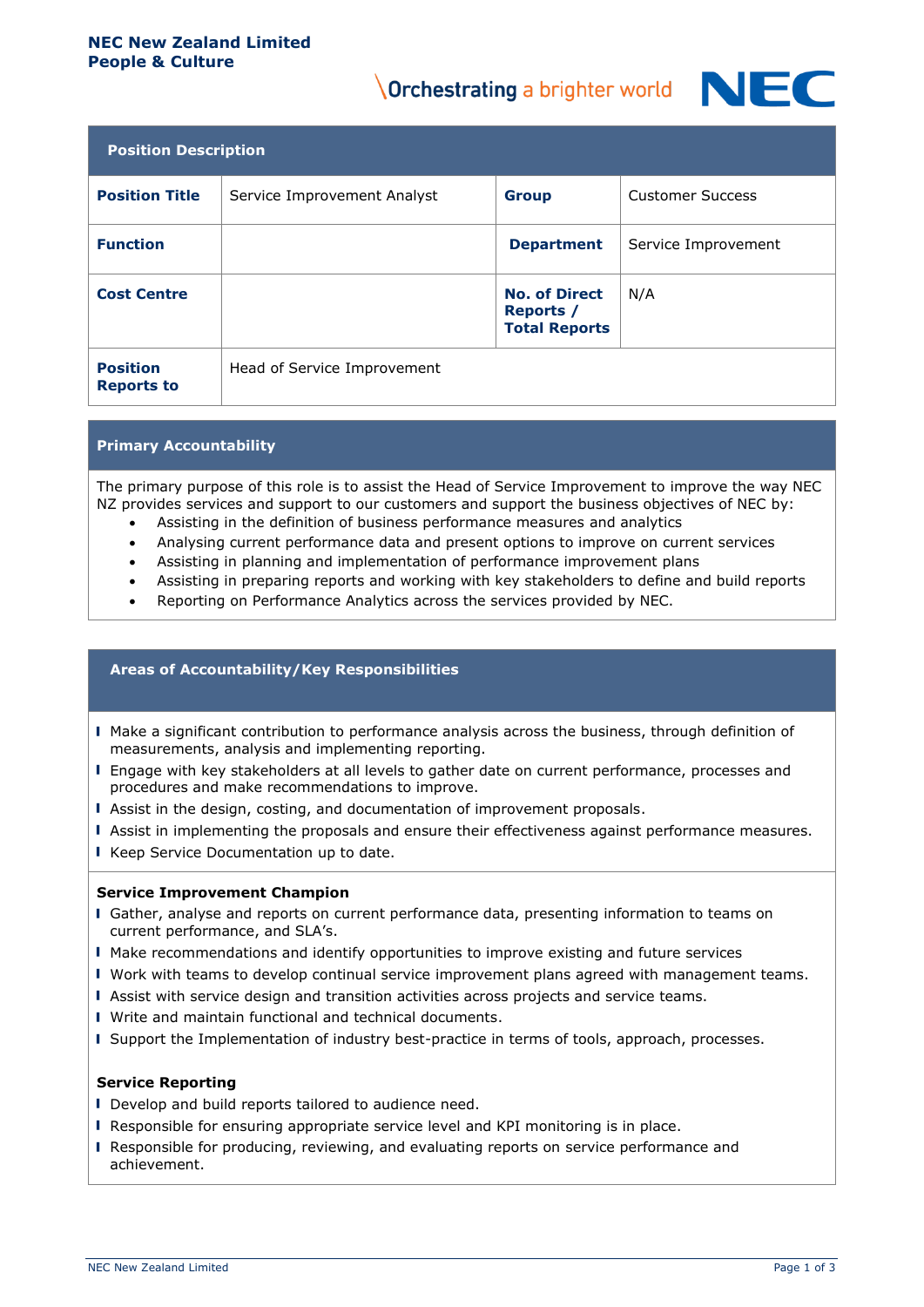## **NEC New Zealand Limited People & Culture**



# **Challenges**

List 2 – 3 challenging aspects of the position

- ▌ Review and make recommendations on Service Improvements.
- ▌ Develop and build reports tailored to an audience's needs.
- ▌ Interpret data and make recommendations on options to improve service.

| Qualifications/Industry Certifications |                          |  |
|----------------------------------------|--------------------------|--|
| <b>Essential</b>                       | <b>Desirable</b>         |  |
|                                        | <b>I</b> ITIL Foundation |  |

## **Professional Experience**

Professional work experience and skills relevant to the position

- ▌ Demonstrable Service Management experience
- Experience in the use of reporting tools
- ▌ Strong analytical and reporting skills
- ▌ Team player
- ▌ Customer focused
- ▌ Solution focussed with a pragmatic and proactive working style
- ▌ Good attention to detail
- ▌ Self-motivated
- ▌ Excellent written and oral communication skills
- Ability to multi-task, work under pressure and to deadlines

# **Decision Making**

| Decisions made independently by the role | <b>Decisions/recommendations made after</b><br>consultation with Manager |
|------------------------------------------|--------------------------------------------------------------------------|
| I Analysis and reporting                 | <b>I</b> Service improvement initiatives and/or ideas                    |

| <b>Key Relationships</b>                                                             |                                                                    |  |  |
|--------------------------------------------------------------------------------------|--------------------------------------------------------------------|--|--|
| <b>Internal</b>                                                                      | <b>External</b>                                                    |  |  |
| <b>I</b> Service Operations team<br>I Service Improvement<br><b>I</b> Field Services | <b>I</b> Customers<br>I Vendors and Suppliers<br><b>I</b> Partners |  |  |